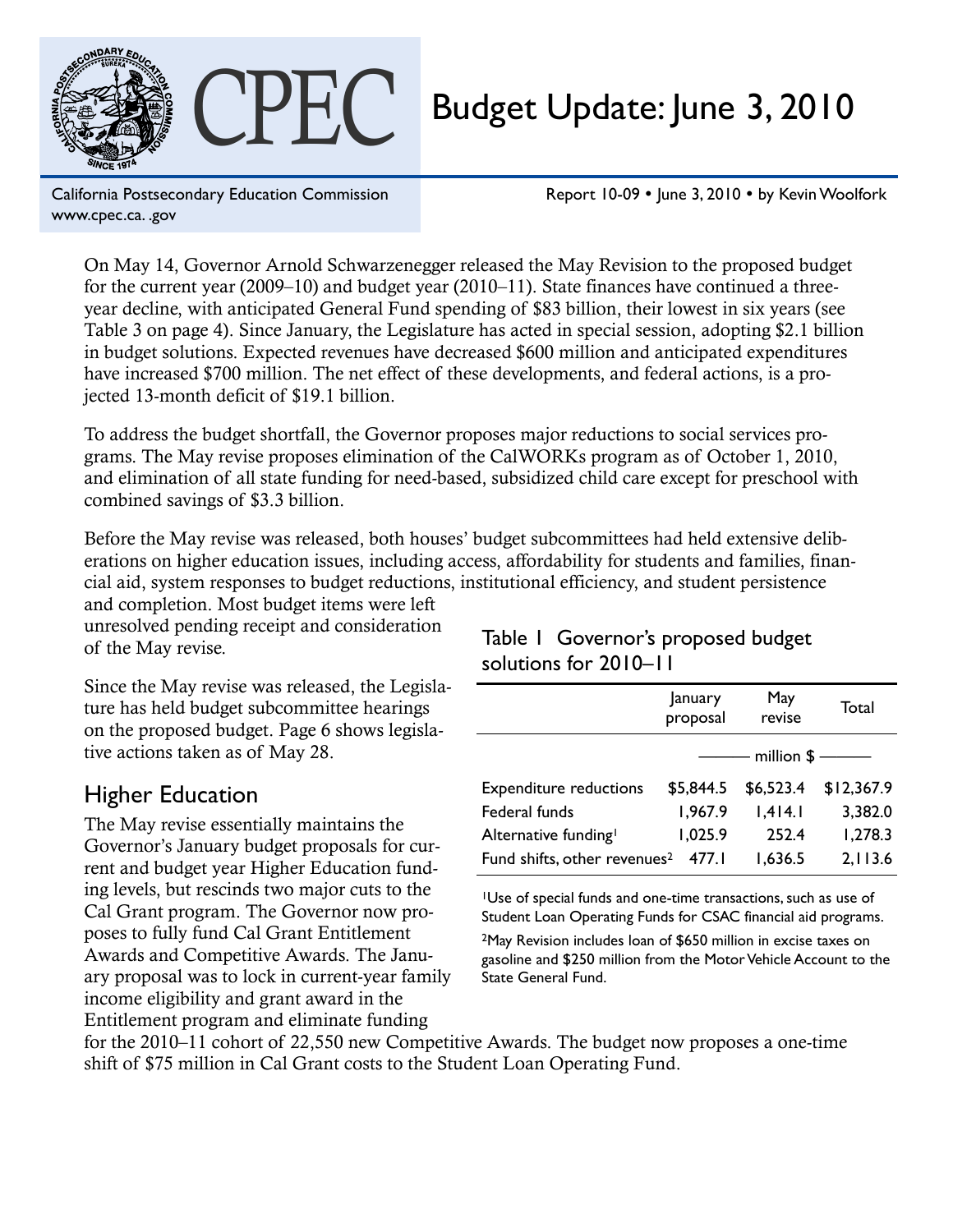#### Table 2 Governor's General Fund Proposals

This table is from the Legislative Analyst's report, *The 2010–11 Budget: Overview of the May Revision,* summarizing the Governor's proposed actions and associated savings for the current and budget years.

| Expenditure-related solutions                                                        | <b>Reduced costs</b><br>or increased revenues |  |
|--------------------------------------------------------------------------------------|-----------------------------------------------|--|
| Combined 2009-10 and 2010-11 Proposals                                               | billion \$                                    |  |
| Reduce Proposition 98 spending (including elimination of child care)                 | \$4.3                                         |  |
| Reduce state employee pay and staffing, and shift pension costs to employees         | 2.1                                           |  |
| Eliminate CalWORKs program                                                           | 1.2                                           |  |
| Implement various changes to Medi-Cal                                                | 0.9                                           |  |
| Reduce inmate medical care costs                                                     | 0.8                                           |  |
| Reduce IHSS spending (excluding enhanced federal match)                              | 0.8                                           |  |
| Reduce county mental health realignment funds by 60%                                 | 0.6                                           |  |
| Redirect county savings from social services reductions                              | 0.4                                           |  |
| Commit certain offenders to county jails, not state prisons                          | 0.2                                           |  |
| Suspend or defer certain mandate reimbursements (a)                                  | 0.2                                           |  |
| Reduce spending in various health programs                                           | 0.2                                           |  |
| Reduce spending in various social services programs                                  | 0.2                                           |  |
| Reduce SSI/SSP grants for individuals to the federal minimum                         | 0.1                                           |  |
| Reduce other spending                                                                | 0.3                                           |  |
|                                                                                      | Subtotal<br>\$12.2                            |  |
| <b>Assumed Federal Funding and Flexibility Solutions</b>                             |                                               |  |
| Assume more federal money or flexibility in Medi-Cal and other programs              | \$1.6                                         |  |
| Assume extension of enhanced FMAP funding for Medi-Cal                               | $\mathsf{I}$ .4                               |  |
| Assume enhanced funding for other programs                                           | 0.4                                           |  |
|                                                                                      | Subtotal<br>\$3.4                             |  |
| Loans, Loan Extensions, Transfers, and Funding Shifts                                |                                               |  |
| Borrow from special funds                                                            | \$1.1                                         |  |
| Extend due dates for existing special fund loans to General Fund                     | 0.5                                           |  |
| Use remaining authorized hospital fees for Medi-Cal children's health coverage       | 0.2                                           |  |
| Use temporary federal retiree reinsurance funds to reduce state retiree health costs | 0.2                                           |  |
| Transfer special fund monies to the General Fund                                     | 0.1                                           |  |
| Use excess Student Loan Operating Fund monies for Cal Grant costs                    | 0.1                                           |  |
| Adopt other funding shifts                                                           | 0.4                                           |  |
|                                                                                      | \$2.6<br>Subtotal                             |  |
| <b>Revenue Solutions</b>                                                             |                                               |  |
| Score additional revenues from previously authorized state asset sales               | \$0.5                                         |  |
| Authorize automated speed enforcement to offset trial court costs                    | 0.2                                           |  |
| Extend hospital fees                                                                 | 0.2                                           |  |
| Levy 4.8% charge on all property insurance for emergency response activities         | 0.1                                           |  |
|                                                                                      | Subtotal<br>\$0.9                             |  |
| Total, all proposed solutions                                                        | \$19.1                                        |  |

a – Does not include \$131 million for the proposed suspension of the AB 3632 mental health mandate. FMAP = Federal Medical Assistance Percentages. Source: Legislative Analyst's Office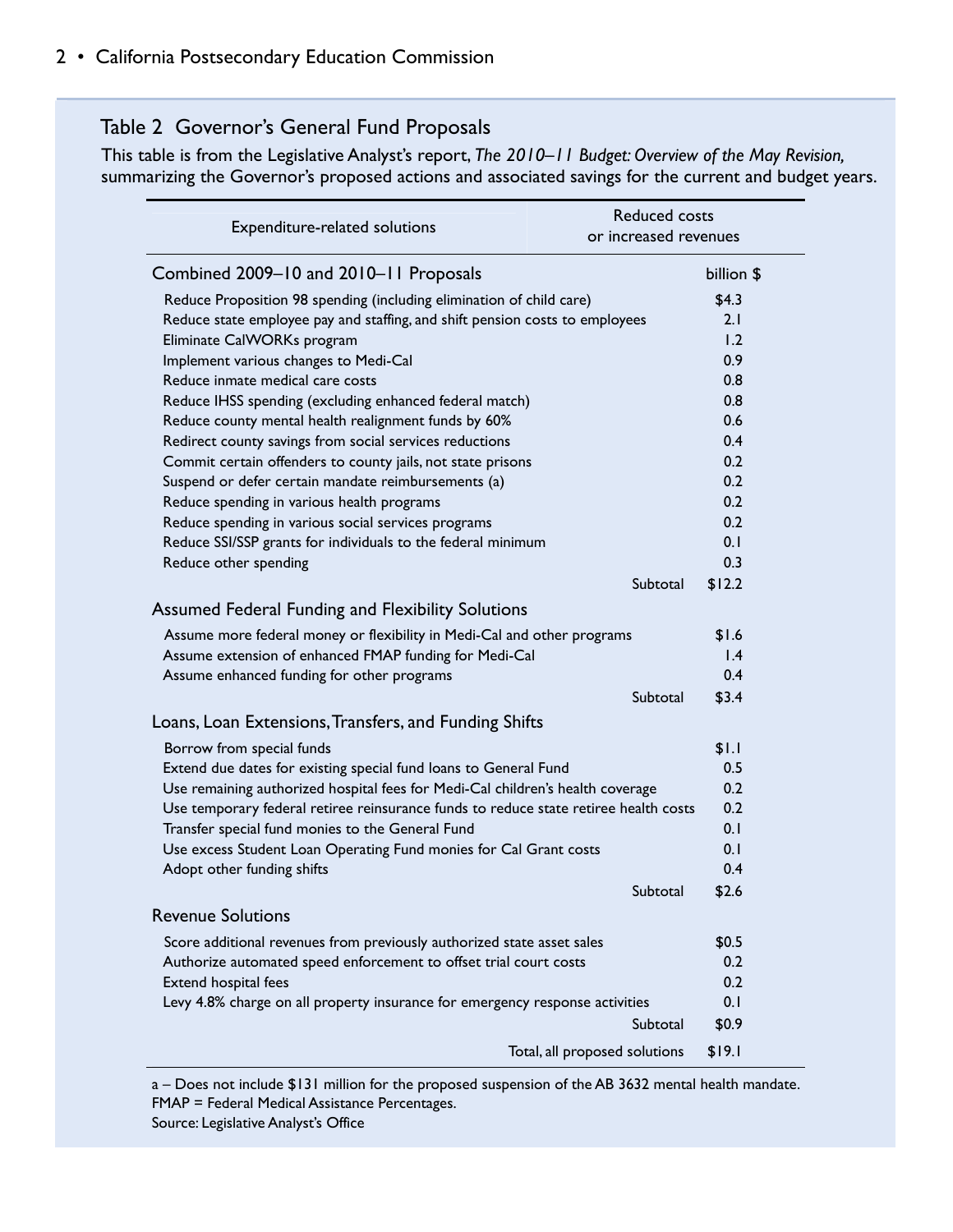Table 4 shows funding to public higher education for the past four years. These numbers are difficult to reconcile with prior year funding due to the variety of actions taken, such as one-time cuts, replacing state monies with federal funds, and deferrals of expenditures into future years.

The May revise provides \$22 million in additional funding to CSAC to fund current year and budget year estimates for Cal Grants and APLE awards and to fund CSAC services now provided by EdFund in anticipation of its sale. The May revise maintains proposed enrollment growth funding for UC (\$51.3 million) and CSU (\$60.6 million), community college apportionment funding (\$126 million), and provides Workforce Investment Act funding to UC (\$4.4 million) and the community colleges for nursing education and training programs (\$2.7 million).

## K-12 Education

The May Revision maintains the January budget proposal, keeping Proposition 98 funding roughly the same in 2010–11 as in the current year. The proposal to eliminate subsidized child care further lowers the Proposition 98 funding guarantee. The Governor now proposes to allow local school districts some flexibility in meeting budget reduction targets, dropping his earlier proposal that cuts be made in specified areas. The May revise proposes to increase current year K-12 General Fund spending by \$1.4 billion (4.1%) and decrease budget year spending by \$829 million (2.3%) from the January proposal.

## Other Budget Proposals

In addition to elimination of CalWORKs and cuts to child care, the May revise cuts Medi-Cal \$750 million beyond the January proposal. It assumes savings of \$1.6 billion from requested federal waivers to provide program flexibility in a number of areas. It also proposes a \$602 million decrease to Food Stamps and Child Welfare Services, in part by reducing state funding for county mental health services to the amounts necessary to fund mandated mental health services.

The May revise continues many proposed prison reforms, including changes in adult parole and juvenile detention programs, with a net effect of increasing current year and budget year General Fund spending by \$190 million. It increases funding for Natural Resources by \$259 million, mostly to backfill funding related to the withdrawn January proposal to fund state parks with oil lease revenues from oil exploration on the Tranquillon Ridge off the Santa Barbara coast.

The Governor proposes to save an additional \$446 million in employee costs by requiring state civil service employees to take one unpaid leave day each month. This 4.65% pay cut would be in addition to the January proposal for a 5% salary reduction and 5% increase in employee pension contributions. The January proposal also includes a requirement that all state agencies reduce payroll costs by 5% for the 2010–11 fiscal year.

The May revise also includes fund swaps and loans to the General Fund from selected Special Funds for the 2010–11 fiscal year.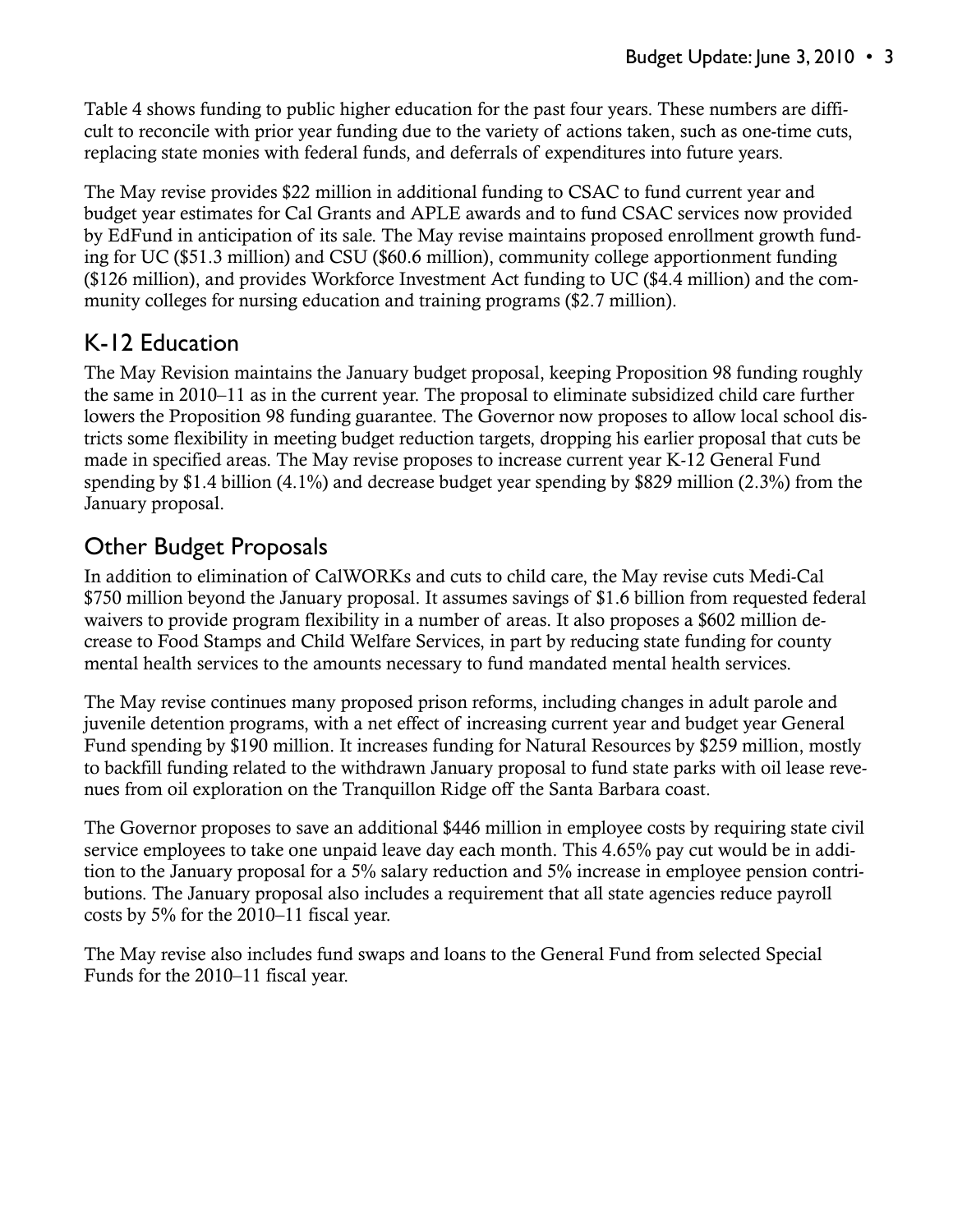|                                      | $2009 - 10$     |          |                   |  | $2010 - 11$     |            |                   |
|--------------------------------------|-----------------|----------|-------------------|--|-----------------|------------|-------------------|
|                                      |                 |          |                   |  |                 |            |                   |
|                                      | <b>Budgeted</b> | Revised  | <b>Difference</b> |  | <b>Budgeted</b> | May revise | <b>Difference</b> |
|                                      | million $$$ —   |          |                   |  | - million $$$ — |            |                   |
| Leg., Judicial, Executive            | \$3,566         | \$1,884  | $-47.2%$          |  | \$2,825         | \$2,905    | 2.8%              |
| <b>State &amp; Consumer Services</b> | 575             | 569      | $-1.0%$           |  | 587             | 599        | 2.0%              |
| Business, Transp. & Housing          | 2,625           | 2,585    | $-1.5%$           |  | 902             | 765        | $-15.2%$          |
| Resources, Environment               | 1,942           | 1,915    | $-1.4%$           |  | 1,800           | 2,102      | 16.8%             |
| Health & Human Services              | 31,555          | 24,953   | $-20.9%$          |  | 21,000          | 22,859     | 8.9%              |
| Corrections, Rehabilitation          | 9,989           | 8,210    | $-17.8%$          |  | 7,983           | 8,981      | 12.5%             |
| K-12 Education                       | 39,657          | 35,042   | $-11.6%$          |  | 36,004          | 35,133     | $-2.4%$           |
| <b>Higher Education</b>              | 12,013          | 10,547   | $-12.2%$          |  | 11,836          | 11,794     | $-0.4%$           |
| Labor & Workforce                    | 104             | 64       | $-38.5%$          |  | 59              | 58         | $-1.7%$           |
| <b>General Government</b>            | $-9,820$        | $-1,186$ | $-87.9%$          |  | -95             | $-1,792$   |                   |
| <b>Totals</b>                        | \$92,206        | \$84,583 | $-8.3%$           |  | \$82,901        | \$83,404   | 0.6%              |

#### Table 3 State General Funds, Fiscal Years 2009–10 and 2010–11

#### Table 4 Recent Higher Education Funding

|                                      | 2007-08  | 2008-09  | $2009 - 10$<br>estimated | $2010 - 11$<br>proposed | One-year<br>pct change | Four-year<br>pct change |
|--------------------------------------|----------|----------|--------------------------|-------------------------|------------------------|-------------------------|
|                                      |          |          | $\cdot$ million \$ —     |                         |                        |                         |
| University of California             |          |          |                          |                         |                        |                         |
| Total                                | \$4,322  | \$3,533  | \$3,967                  | \$4,813                 | 21.3%                  | 11.4%                   |
| <b>General Funds</b>                 | \$3,257  | \$2,418  | \$2,596                  | \$3,019                 | 16.3%                  | $-7.3%$                 |
| <b>Student Fee Revenue</b>           | 1,065    | 1,115    | 1,371                    | 1,794                   | 30.9%                  | 68.5%                   |
| California State University          |          |          |                          |                         |                        |                         |
| Total                                | 3,871    | 3,247    | 3,508                    | 3,984                   | 13.6%                  | 2.9%                    |
| <b>General Funds</b>                 | 2,971    | 2,155    | 2,350                    | 2,723                   | 15.9%                  | $-8.3%$                 |
| <b>Student Fee Revenue</b>           | 900      | 1,092    | 1,158                    | 1,261                   | 8.8%                   | 40.0%                   |
| <b>California Community Colleges</b> |          |          |                          |                         |                        |                         |
| Total                                | 6,503    | 6,258    | 6,045                    | 6,278                   | 3.9%                   | $-3.5%$                 |
| <b>General Funds</b>                 | 4,170    | 3,944    | 3,734                    | 4,006                   | 7.3%                   | $-3.9%$                 |
| <b>Student Fee Revenue</b>           | 281      | 303      | 357                      | 365                     | 2.2%                   | 29.8%                   |
| Property taxes                       | 2,052    | 2,011    | 1,953                    | 1,907                   | $-2.4%$                | $-7.1%$                 |
| Total, all systems                   | \$14,696 | \$13,038 | \$13,520                 | \$15,075                | 11.5%                  | 2.6%                    |

2008–09 funding for UC and CSU were each supplemented with \$744 million in federal ARRA monies. 2009–10 funding for UC and CSU each includes a \$305 million one-time reduction in General Funds. Source: Senate Committee on Budget and Fiscal Review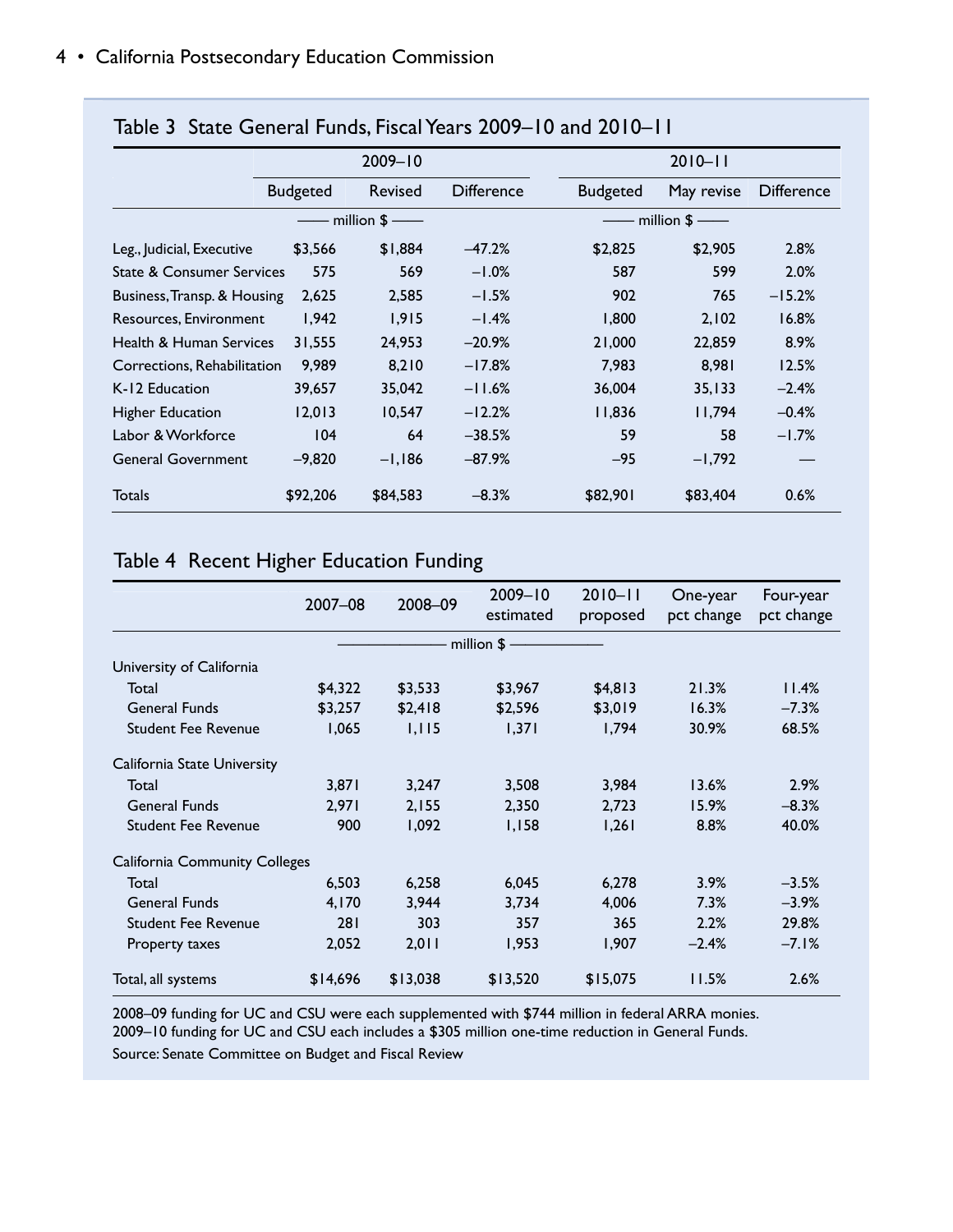## Recent Budget Developments

Table 5 on the next page summarizes legislative actions taken on higher education issues taken since the May revise. The Assembly and the Senate majority leaders have each proposed major budget packages. Each of these packages would affect funding for the 2010–11 state budget. Some of the subcommittee actions do not yet reflect these proposals.

### Conclusion

Higher education is well protected in the May Revision, but many important social services would be eliminated. K-12 funding is also maintained essentially as proposed in January, however, the January budget includes policy changes that could result in the loss of significant anticipated revenues for K-12 in 2010–11 and beyond.

The Governor also calls for budget reforms and public employee pension reforms and for the Legislature to act on the recommendations of the Tax Commission that were presented last year. The latest state operating revenue projections do not indicate a cash flow problem in the coming months. But this situation could change if there are delays in enacting a 2010–11 budget.

The legislative budget subcommittees and full committees have finished their hearings on the May revise. The two houses took varying actions, accepting some proposals and rejecting or amending others. In the coming weeks the Budget Conference Committee will convene to reconcile the Senate and Assembly versions of the budget and to grapple with the state's 13-month, \$19.1 billion budget deficit.

| More information                                                                                           |
|------------------------------------------------------------------------------------------------------------|
| Department of Finance — www.dof.ca.gov/budget/historical/2010-11/governors/documents/fullbudgetsummary.pdf |
| Legislative Analyst — www.lao.ca.gov/reports/2010/bud/may revise/may revision 051810.pdf                   |
| State Senate — www.senate.ca.gov/ftp/sen/committee/standing/bfr/ home/mar/2010mayrevhighlights.pdf         |
| State Assembly — www.assembly.ca.gov/acs/acsframeset8text.asp                                              |
| California Budget Project — www.cbp.org/documents/100514 may revise.pdf                                    |
| Senate Democratic Caucus Agenda 2010 — senweb03.sen.ca.gov/focus/agenda2010/                               |
| Assembly Speaker Jobs Budget — asmdc.org/issues/budget/pdf/jobsbudget/californiajobsbudget.pdf             |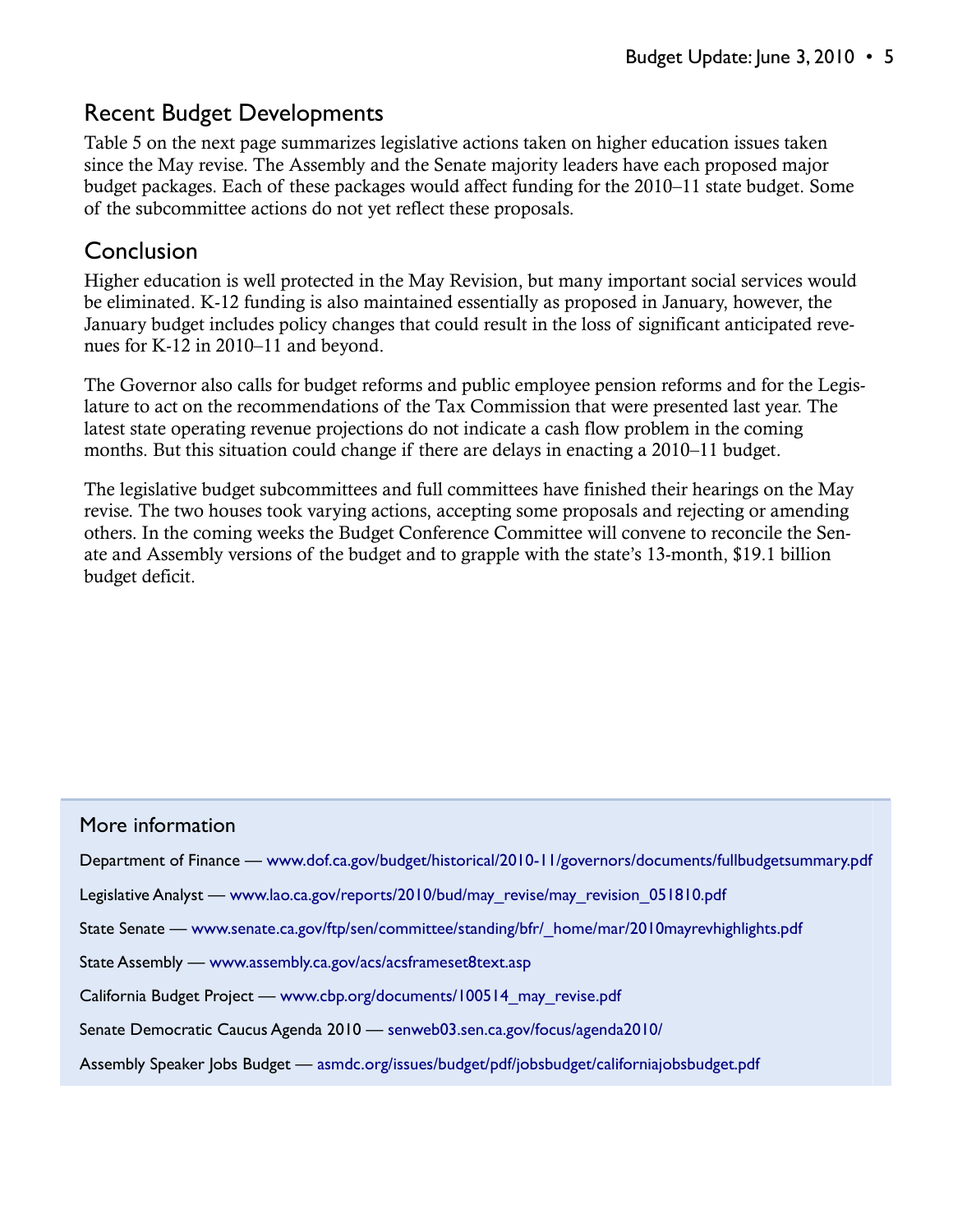| Governor's proposal                                                                                                                                                                                                               | Senate action                                                      | Assembly action                                                         |
|-----------------------------------------------------------------------------------------------------------------------------------------------------------------------------------------------------------------------------------|--------------------------------------------------------------------|-------------------------------------------------------------------------|
| <b>California Community Colleges</b>                                                                                                                                                                                              |                                                                    |                                                                         |
| 2.2% enrollment growth funding, 26,000 FTES                                                                                                                                                                                       | Approved, \$126 million<br>$(2.21%$ growth)                        | Approved, \$129 million<br>$(2.26%$ growth)                             |
| Negative Cost of Living Adjustment (COLA) of 0.38%                                                                                                                                                                                | Rejected                                                           | Rejected                                                                |
| \$100 million augmentation to support workforce training enrollments<br>Proposed by the Assembly, not in the Governor's proposal                                                                                                  | Not acted upon                                                     | Approved                                                                |
| Contracting out for personal services                                                                                                                                                                                             | Rejected                                                           | Rejected                                                                |
| Remove Career Technical Education (CTE) from categorical "flex" (local<br>district funding flexibility) items, add Basic Skills, Extended Opportunities<br>Programs and Services (EOPS), Fund for Student Success to "flex" items | Rejected, kept CTE in<br>flex, other three<br>programs out of flex | Rejected, kept CTE in<br>flex, other three<br>programs out of flex      |
| Reduce EOPS and part-time faculty compensation programs<br>by \$10 million each, augment SB 70 CTE programs by \$20 million                                                                                                       | Rejected                                                           | Rejected, funding for<br>programs differs from<br>Governor and Assembly |
| Capital outlay funding, various construction projects                                                                                                                                                                             | Approved, different<br>mix of projects                             | Approved, different<br>mix of projects                                  |
| Proposition 98 items and funding levels                                                                                                                                                                                           | Approved, differs from<br>Governor, Assembly                       | Approved, Assembly<br>Prop 98 package                                   |
| California State University                                                                                                                                                                                                       |                                                                    |                                                                         |
| Backfill for \$305 million in one-time, current year funding reductions                                                                                                                                                           | Approved, contingent<br>on new revenues                            | Approved, from<br>Assembly Jobs Fund                                    |
| 2.5% enrollment growth funding, 8,290 FTES                                                                                                                                                                                        | Approved                                                           | Approved                                                                |
| Budget bill language directives on funding for student academic<br>preparation programs                                                                                                                                           | Approved, different<br>language than Assembly                      | Approved, different<br>language than Senate                             |
| Capital outlay funding, various construction projects                                                                                                                                                                             | Approved, different<br>mix of projects                             | Approved, different<br>mix of projects                                  |

# Table 5 Budget Committee Actions on Selected Higher Education Items